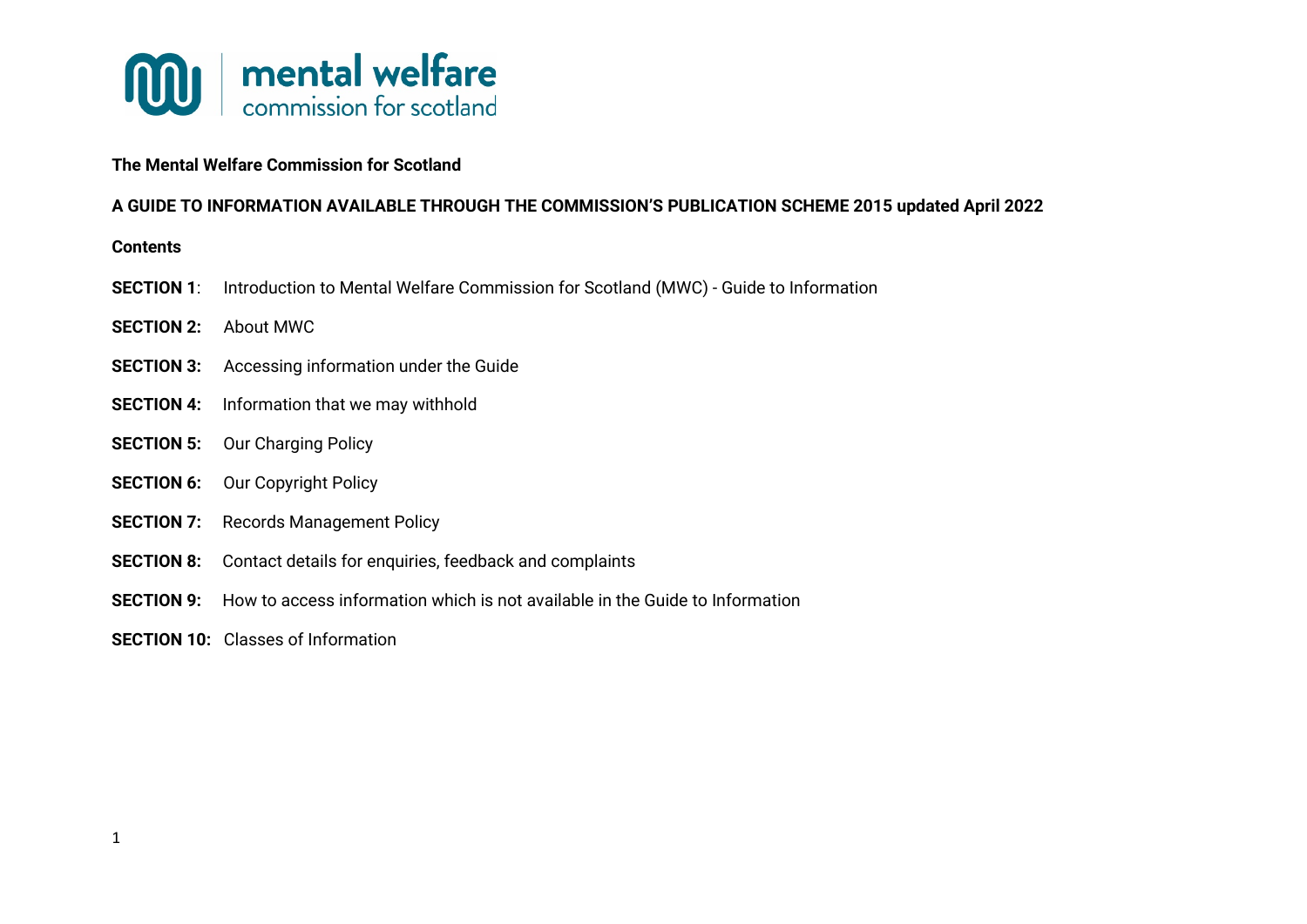### **Section 1: Introduction**

The Freedom of Information (Scotland) Act 2002 (the Act) requires Scottish public authorities to adopt and maintain a publication scheme which has the approval of the Scottish Information Commissioner, and publish information in accordance with that scheme. The publication scheme must:

- publish the classes of information that the authority makes routinely available
- tell the public how to access the information and whether information is available free of charge or on payment

The Commission has adopted the **[Model Publication Scheme 2015](https://ico.org.uk/media/for-organisations/documents/1153/model-publication-scheme.pdf)** which has been produced by the Scottish Information Commissioner. [Our](https://www.mwcscot.org.uk/sites/default/files/2022-04/Publication%20Scheme%20Revised%20April%202022%20%282%29.pdf)  [Publication Scheme](https://www.mwcscot.org.uk/sites/default/files/2022-04/Publication%20Scheme%20Revised%20April%202022%20%282%29.pdf) has been approved until 31 May 2022.

You can see details of this scheme in the FOISA section of our website at:<https://www.mwcscot.org.uk/about-us/freedom-information>

You can also contact us at the address provided in Section 3 of this Guide if you prefer a copy of our publication scheme, or this Guide to Information, to be provided in a different format.

### **The purpose of the Guide to Information is to:**

- allow you to see what information is available (and what is not available) in relation to each class
- state what charges may be applied
- explain how you can find the information easily
- provide contact details for enquiries and to get help with accessing the information
- explain how to request information we hold that has not been published

## **Section 2: About the Mental Welfare Commission for Scotland**

The Commission was originally set up in 1960 under the Mental Health Act. Our duties are set out in current mental health and incapacity law. We are accountable to Ministers at the Scottish Government for our statutory duties and how we spend public money. We carry out our work and produce reports independently from the Scottish Government.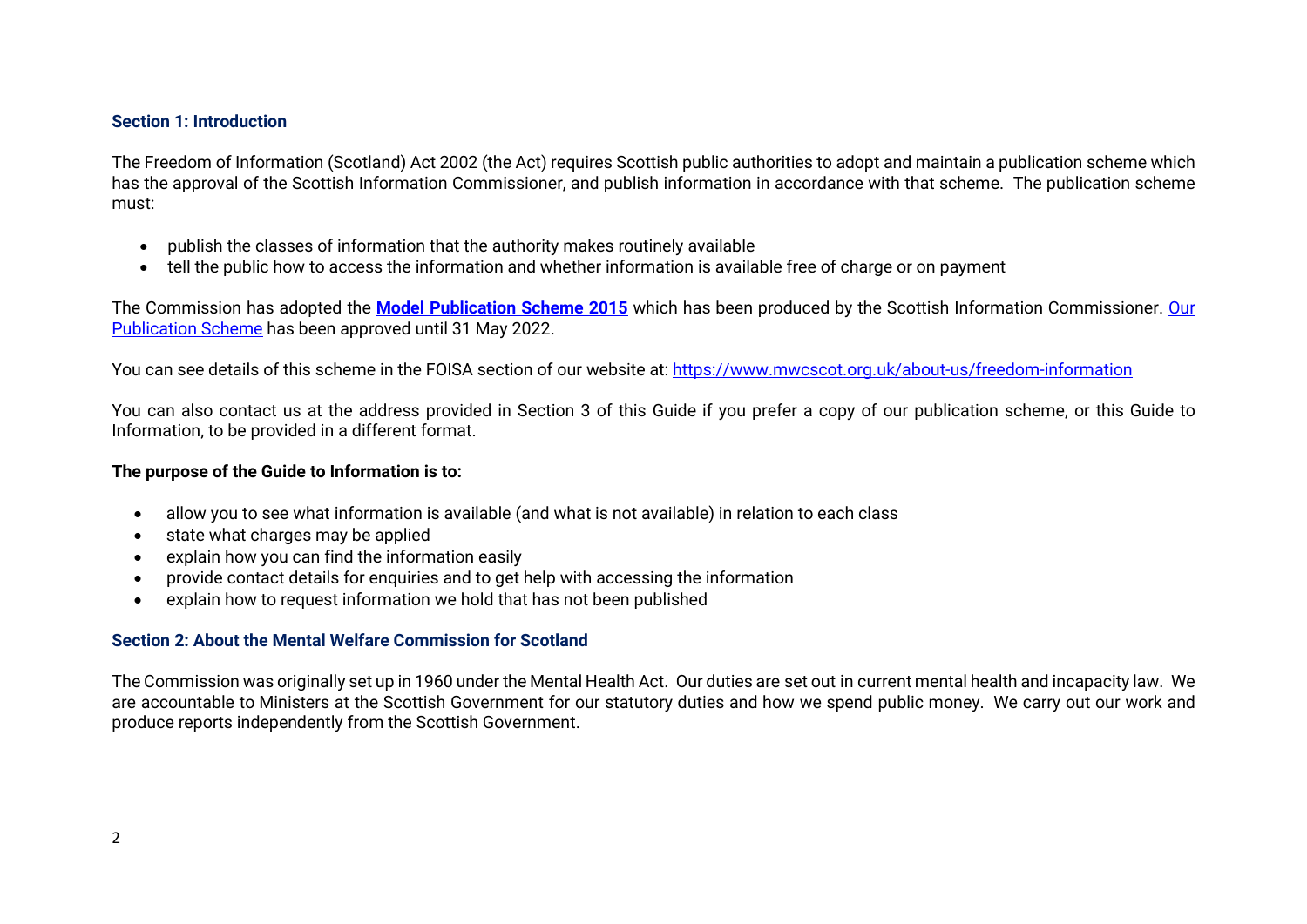## **Introducing the Mental Welfare Commission for Scotland**

## **Our purpose:**

We protect and promote the human rights of people with mental health problems, learning disabilities, dementia and related conditions.

# We do this by

- checking if individual care and treatment are lawful and in line with good practice
- empowering individuals and their carers through advice, guidance and information
- promoting best practice in applying mental health and incapacity law
- influencing legislation, policy and service development

Individuals may be vulnerable because they are less able at times to safeguard their own interests. They can have restrictions placed on them in order to receive care and treatment. When this happens, we make sure it is legal and ethical.

We carry out our statutory duties by focusing on five main areas of work. They are:

- Visiting We carry out visits to check that individuals care and treatment meets their needs and respects their rights
- Monitoring the Acts We monitor the Acts to ensure individual care and treatment is lawful, safe and in line with good practice.
- Investigations We investigate when we think someone is not getting the right care and treatment.
- Information and advice We can help answer queries about mental health care and treatment and produce good practice guidance.
- Influencing and challenging We work with stakeholders to help develop services that safeguard people's rights and improve their care and treatment.

## **Section 3: Accessing Information under this scheme**

# **Availability and formats**

The information published through this "Guide to Information" is, wherever possible, available on our website. We offer alternative arrangements for people who do not want to, or cannot, access the information online. For example, we can usually arrange to send information to you in paper copy.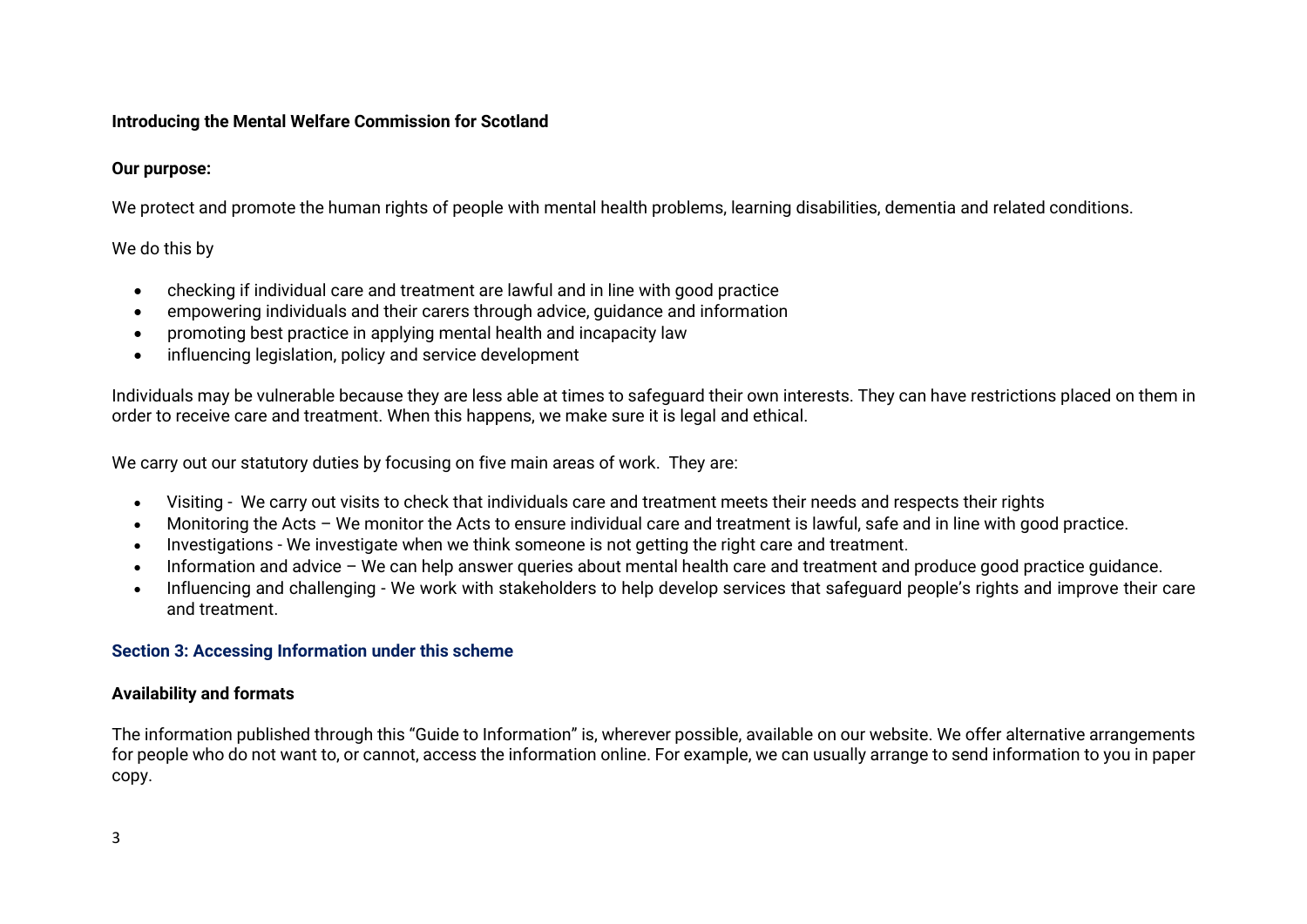Information in our ["Guide to Information"](https://www.mwcscot.org.uk/sites/default/files/2019-10/MWC%20Information%20Guide%202015%20revised%20October%202019.pdf) will normally be available through the routes described in Section 10 of this Guide - Classes of Information". Section 10 provides more details on the information available under the Guide, along with additional guidance on how the information falling within each "class" may be accessed. Please note the Commission does not charge for any of its publication and so Class 8, "Commercial Publications" is not included under Section 10 of this guide.

## **Online:**

In many cases a link within Section 10: Classes of Information will direct you to the relevant page or document on our website. If you are having trouble finding any document listed in our guide please contact us for assistance;

### **By email:**

If the information you seek is listed in our Guide to Information but is not published on our website, we will send it to you by email, wherever possible.

When requesting information from us, please provide your contact details so that we can telephone you to clarify details if necessary. You can make a request or ask for assistance by e-mailing mwc.enquiries@nhs.scot

### **By phone:**

Information in the guide may also be available in hard copy format for example, some of our reports. Hard copies of information can be requested from us over the telephone.

Please call to request information available under this scheme. *0131 313 8777*

## **By post:**

*The Information Governance Manager Mental Welfare Commission for Scotland Thistle House, 91 Haymarket Terrace Edinburgh, EH12 5HE*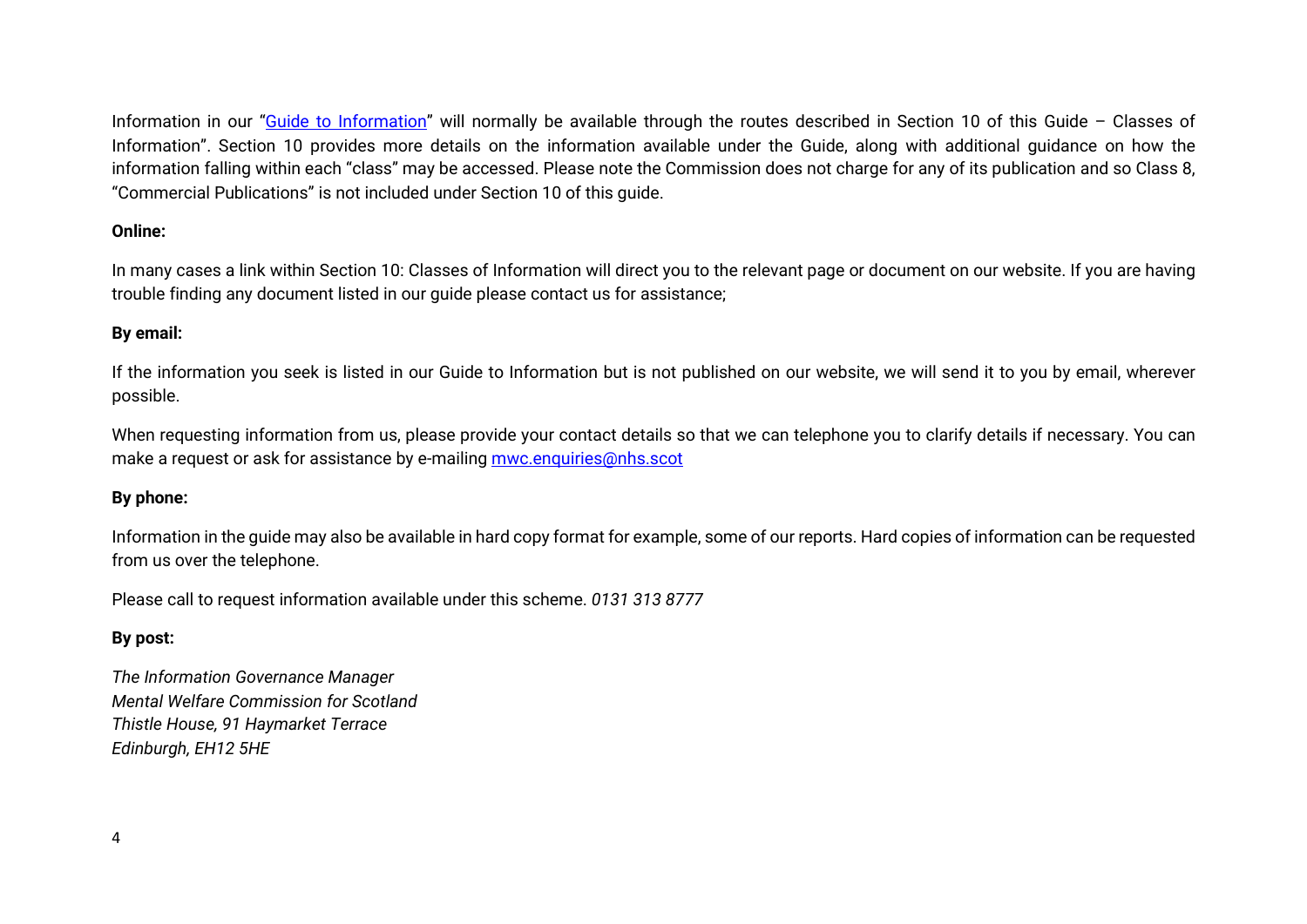When writing to us to request information, please include your name and address, full details of the information or documents you would like to receive. Please also include a telephone number so we can telephone you to clarify any details, if necessary.

#### **Personal visits:**

If you wish to visit us to inspect the information or where the volume of information you have requested makes it impractical for us to copy and send it, then you can contact us to make an appointment to view the information.

#### **Advice and assistance:**

If you have any difficulty identifying the information you want to access, then please contact us to help you.

### **Exempt information**

We will publish all the information we hold that falls within the classes of information in our Publication Scheme 2015. If a document contains information that is exempt under Scotland's freedom of information laws (for example personal information or commercial interests), we will remove or redact (black out) the information before publication and explain why.

### **Section 4: Information that we may withhold**

All information covered by our Guide to Information can either be accessed through our website, or will be provided promptly following our receipt of your request.

Our aim in adopting the Commissioner's Model Publication Scheme 2015 and in maintaining this Guide to Information is to be as open as possible. You should note, however, that there may be limited circumstances where information will be withheld from one of the classes of information listed in "Section 10 – Classes of Information". Information will only be withheld, however, where the Act (or, in the case of environmental information, the EIRs) expressly permits it.

Information may be withheld, for example, where its disclosure would, for example, breach the law of confidentiality or harm an organisation's commercial interests. Information may also be withheld if it is another person's personal information, and its release would breach the data protection legislation.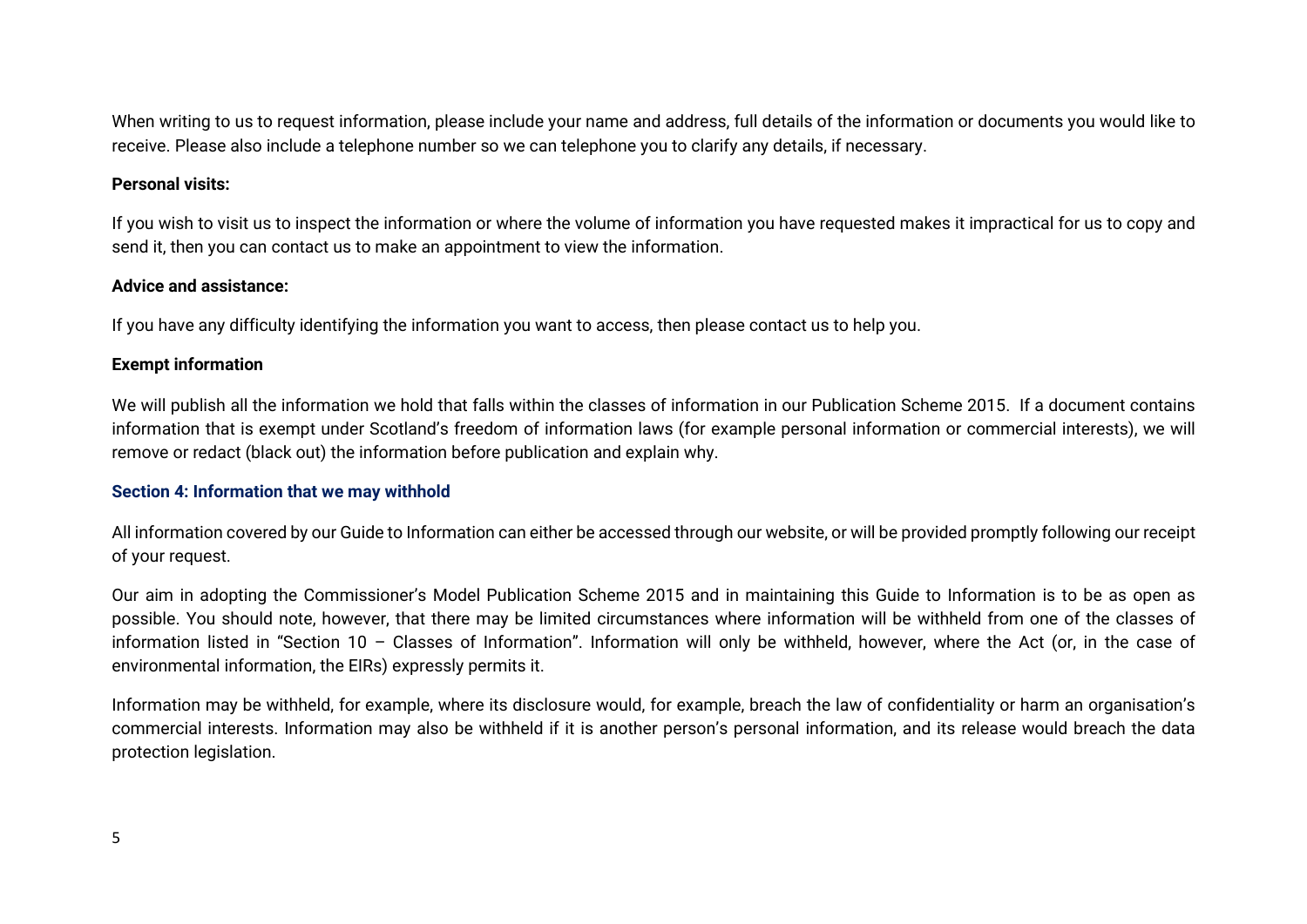Whenever information is withheld we will inform you of this, and will set out why that information cannot be released. Even where information is withheld it will, in many cases, be possible to provide copies with the withheld information edited out. If you wish to complain about any information which has been withheld from you, please refer to "Section 8 – Contact details for enquiries, feedback and complaints".

### **Section 5: Our Charging Policy**

The Commission does not charge for its publications. There is no charge to view information on our website, at our premises or where it can be sent to you electronically by email. We do not charge for providing information to you, for example photocopying and postage.

### **Section 6: Copyright**

Where The Mental Welfare Commission for Scotland holds the copyright to its published information, the information may be copied or reproduced without formal permission, provided that:

- it is copied or reproduced accurately
- it is not used in a misleading context, and
- the source of the material is identified

Where The Mental Welfare Commission for Scotland does not hold the copyright in information we publish, we will make this clear. Please contact the Commission at **mwc.enquiries@nhs.scot** if you have any queries relating to copyright at the Commission.

#### **Section 7: Records Management Policy**

The Commission regards its records as a major asset of the organisation. It confirms that its records are one of the essential resources which support management in the efficient and effective fulfilment of its governance, business and legal responsibilities. A link to The Commission's Records Management Policy and other information about records management at the Commission can be found under Section 10 of this guide which provides a link under Class 5 to some of our key records management documents.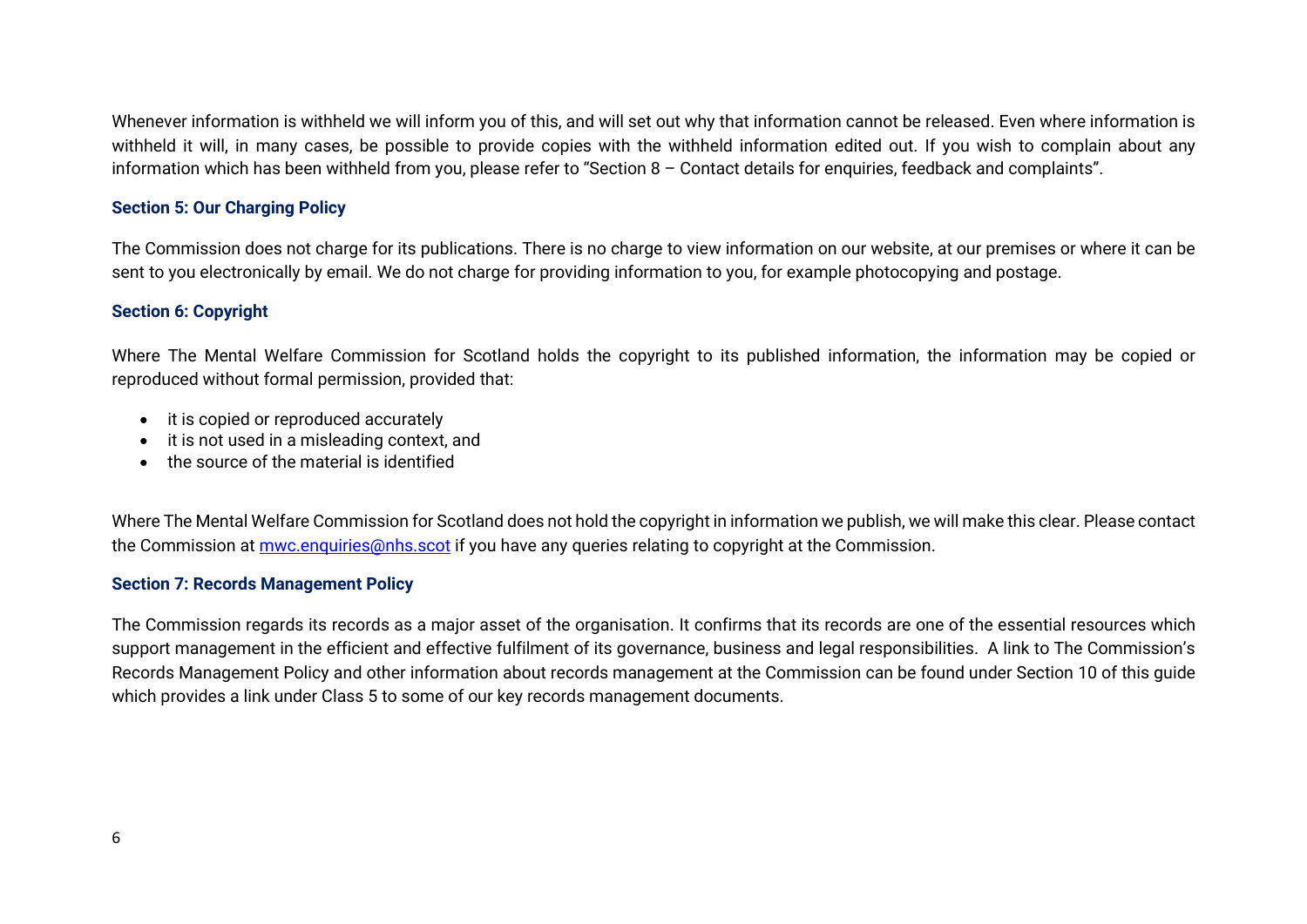### **Section 8: Contact details for enquiries, feedback and complaints**

The Act requires that we review our publication scheme from time to time and, as we have adopted the Model Publication Scheme 2015, we will endeavour to review what we publish an at least an annual basis but hope to make updates as and when documents are updated or newer versions become available.

We welcome feedback on how we can develop our quide further. If you would like to comment on any aspect of this Guide to Information, then please contact us.

You may, for example wish to tell us about:

- other information that you would like to see included in the guide;
- whether you found the guide easy to use;
- whether you found the guide to information useful;
- whether our staff were helpful;
- other ways in which our guide to information can be improved.

Our aim is to make our guide to information as user-friendly as possible, and we hope that you can access all the information we publish with ease. If you do wish to complain about any aspect of the Guide then please contact us and we will try and resolve your complaint as quickly as possible.

Any complaint will be acknowledged within 5 working days of receipt and we will respond in full within twenty working days.

You have legal rights to access information under our publication and a right of appeal to the Scottish Information Commissioner if you are dissatisfied with our response.

These rights apply only to information requests made in writing or another recordable format. If you are unhappy with our responses to your request you can ask us to review it and if you are still unhappy, you can make an appeal to the Scottish Information Commissioner.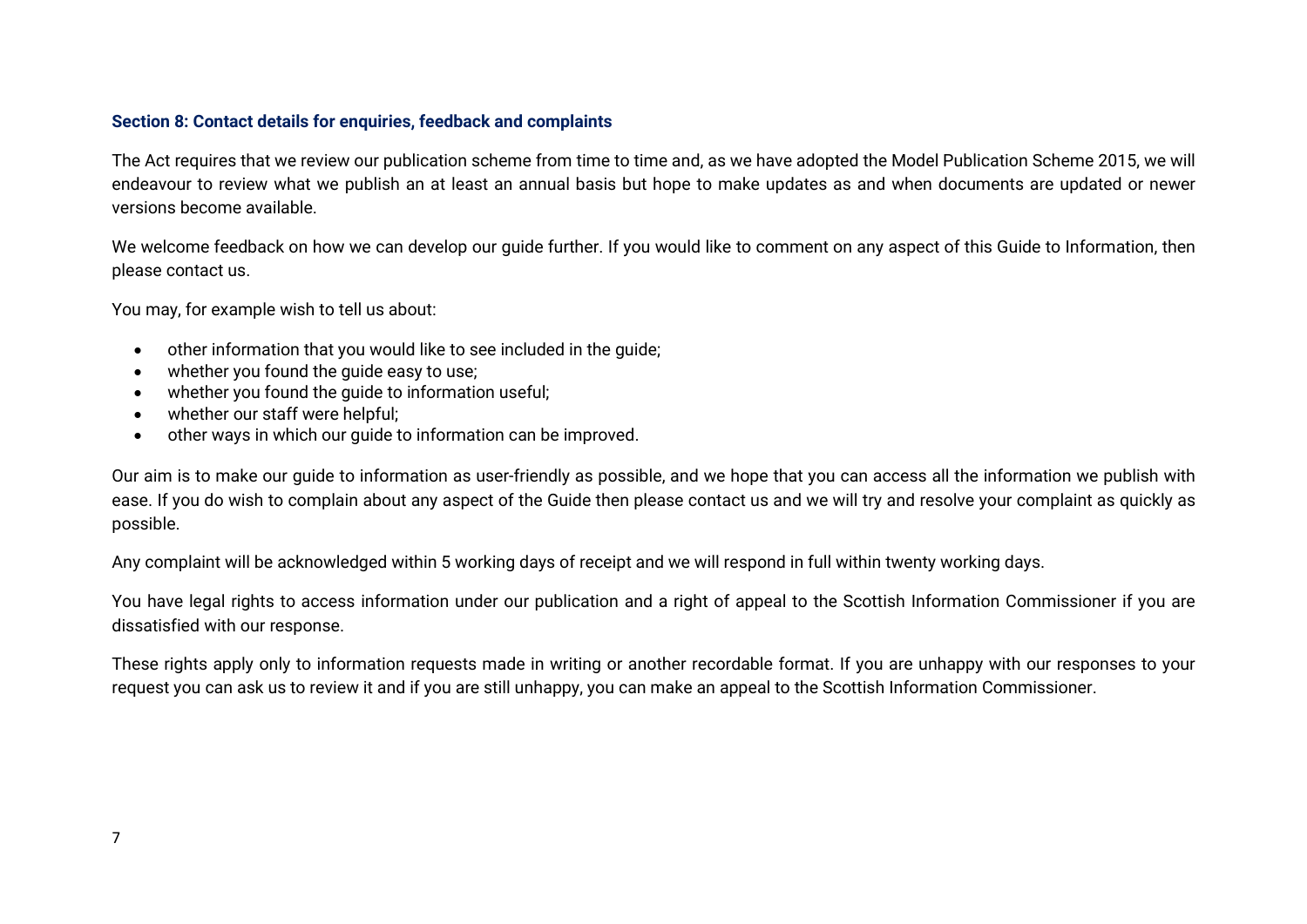

The Commissioner's website has a guide to this three step process, and she operates an enquiry service on Monday to Friday from 9:00am to 5:00pm.

Her office can be contacted as follows:

#### **Scottish Information Commissioner**

Kinburn Castle Doubledykes Road St Andrews Fife KY16 9DS Tel: 01334 464610 Email: enquiries@itspublicknowledge.info Website: [www.itspublicknowledge.info/YourRights](http://www.itspublicknowledge.info/YourRights)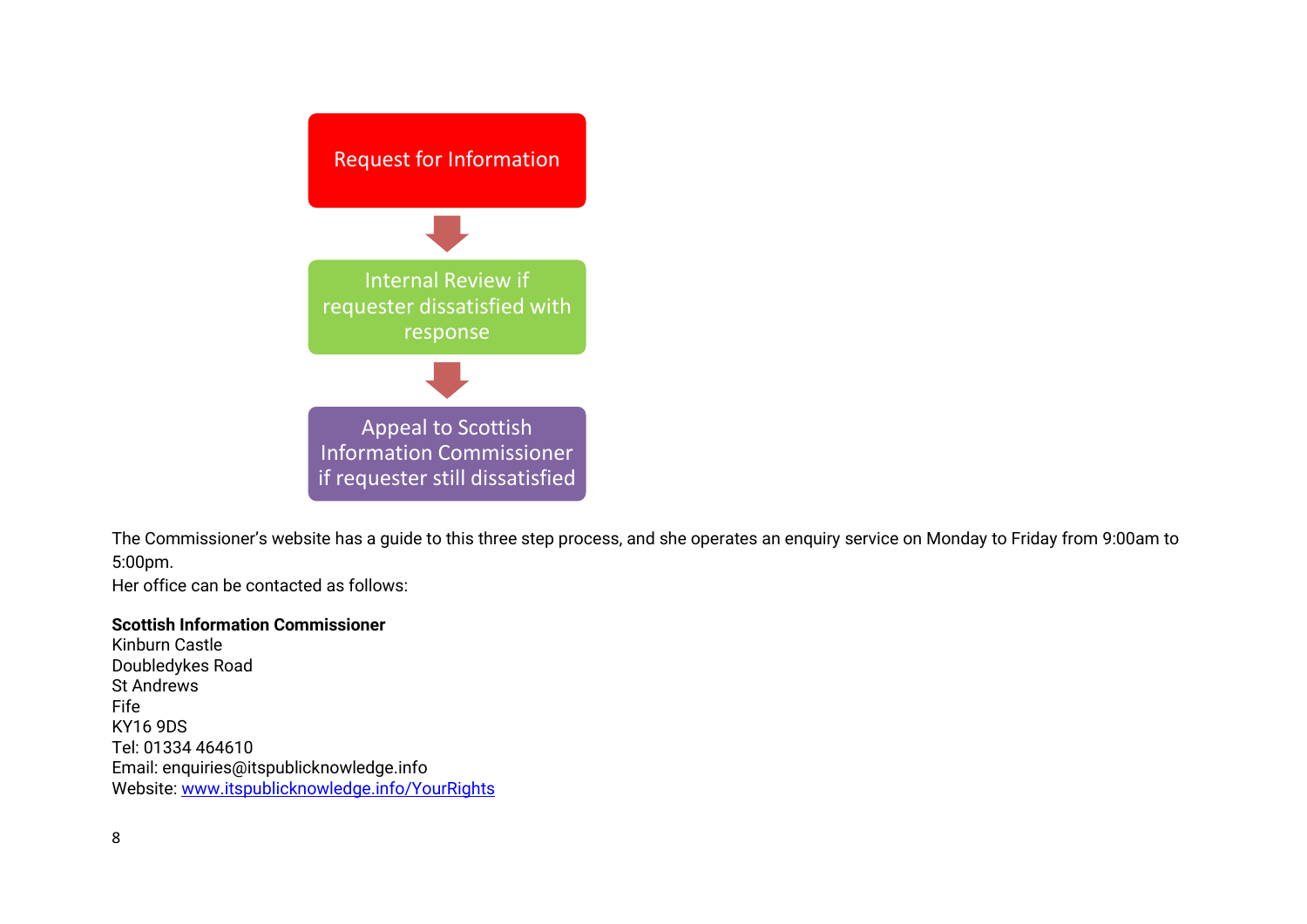All enquiries, feedback and complaints relating to this Guide to Information, or any other aspect of Freedom of Information, Data Protection and the EIRs should be directed to *The Information Governance Manager* using the contact details available under section 3 of this guide.

### **Section 9: How to Access Information which is not available in the Guide to Information**

If the information you are seeking is not available through our publication scheme (as described in this Guide) then you may wish to request it from us.

The Act provides you with a right of access to the information we hold, subject to certain exemptions. The EIRs separately provide a right of access to the environmental information we hold, while the Data Protection Act 1998 (DPA) provides a right of access to any personal information about you that we hold.

Again, these rights are subject to certain exceptions or exemptions. Should you wish to request a copy of any information that we hold that is not available under our scheme (and described in this Guide), please write to The Information Governance Manager using the contact details provided in Section 3 of this guide.

### **Charges for information which is not available under the scheme:**

Commission currently makes no charge for information under FOISA.

If you submit a request to us for information which is not available in this Guide, our current policy is that we will provide it at no cost to you. Please bear in mind that the Commission is not obliged to respond to requests which cost over £600 to process.

In calculating any fee, staff time will be calculated at actual cost per staff member hourly salary rate to a maximum of £15 per person per hour. We do not charge for the time to determine whether we hold the information requested, nor for the time it takes to decide whether the information can be released. Charges may be made for locating, retrieving and providing information to you.

## **Charges for environmental information:**

Environmental information is provided under the EIRs rather than the Act. The rules for charging for environmental information are slightly different. More information about EIRs can be found at; [http://www.itspublicknowledge.info/Law/EIRs/EIRs\\_Introduction.aspx](http://www.itspublicknowledge.info/Law/EIRs/EIRs_Introduction.aspx)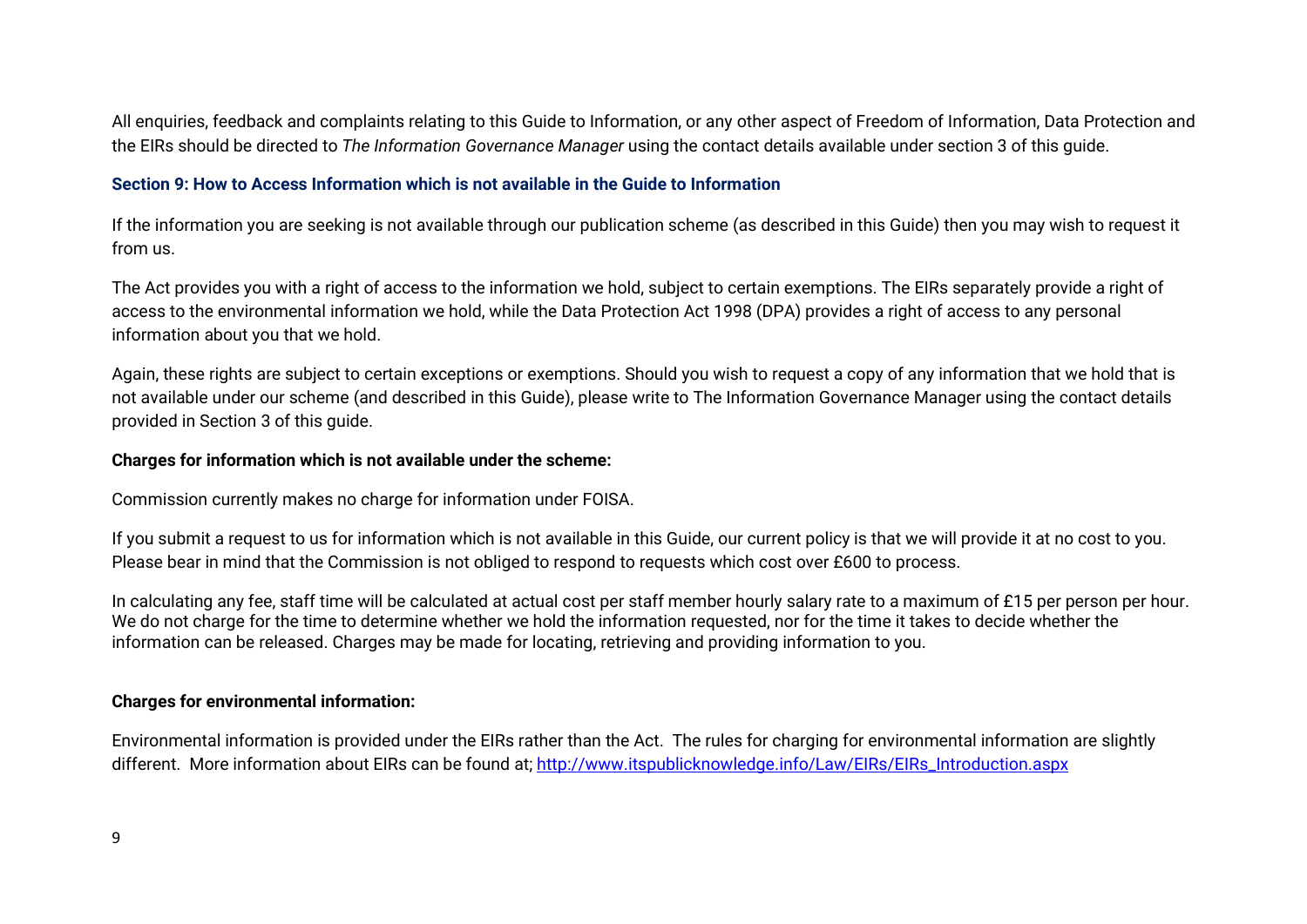## **Charge for request for your own personal data**

Where you want to access the data the Commission holds about you or if you have legal rights to access personal data about someone else, we will process this as a Subject Access Request (SAR) under the Data Protection Act, 1998 and not under FOISA.

The Commission does not charge for processing SAR requests. More information about how the Commission handles your personal information and how to make a request can be found on our website at;

<https://www.mwcscot.org.uk/about-us/about-your-personal-information/>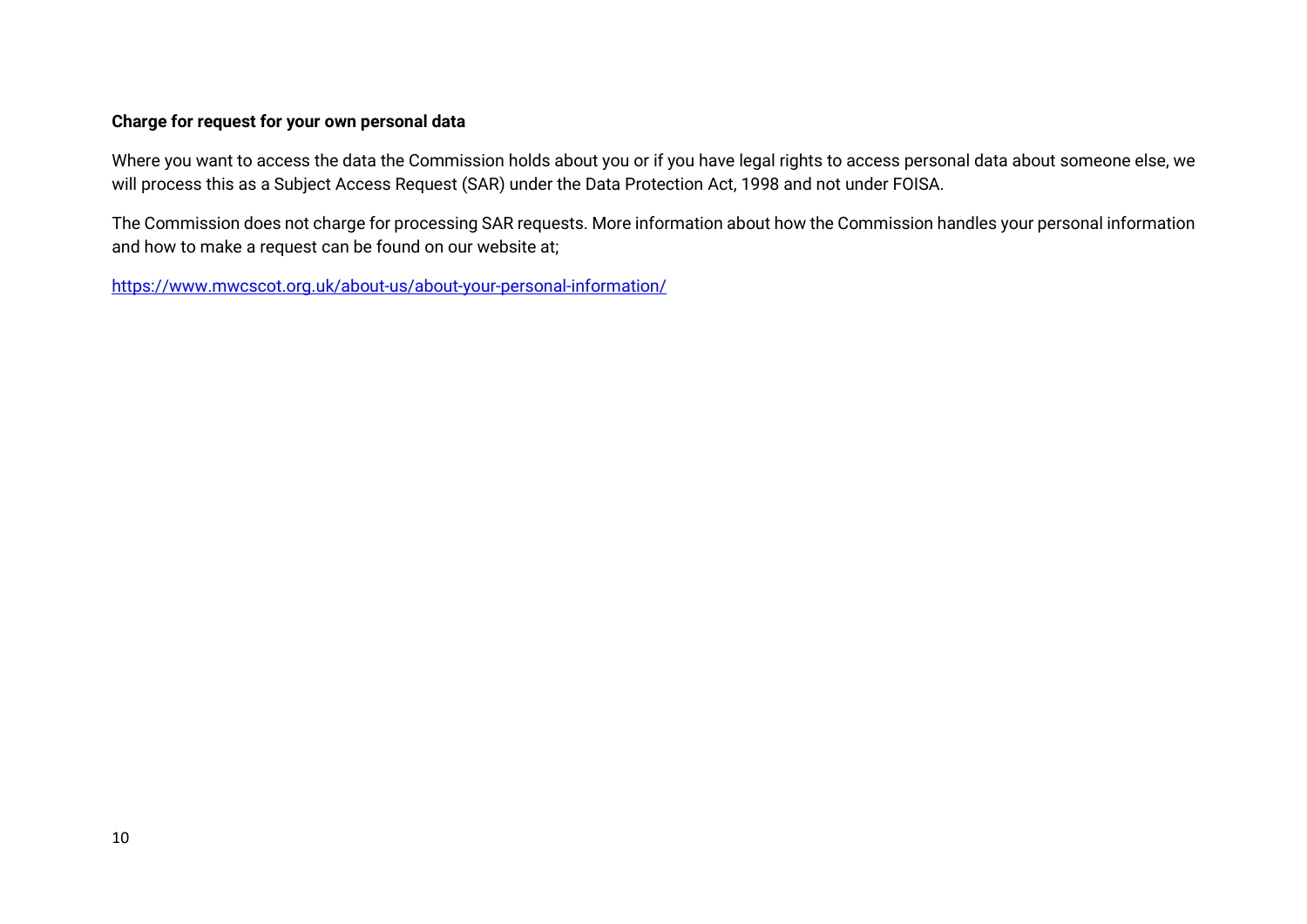### **Section 10: Classes of Information**

## **CLASS 1: ABOUT THE COMMISSION**

**Class description:**

**Information about The Commission, who we are, where to find us, how to contact us, how we are managed and our external relations.**

**[Class 1](https://www.mwcscot.org.uk/about-us/freedom-information#165) - Use this link to access the information we publish under this class**

**The Mental Welfare Commission for Scotland**

**Thistle House,** 

**91 Haymarket Terrace,** 

**Edinburgh,** 

**EH12 5HE**

**Tel: 0131 313 8777 / Fax: 0131 313 8778**

#### **CLASS 2: HOW WE DELIVER OUR FUNCTIONS AND SERVICES**

**Class description:**

**Information about our work, our strategy and policies for delivering functions and services and information for our service users.**

**[Class 2](https://www.mwcscot.org.uk/about-us/freedom-information#174) - Use this link to access the information we publish under this class**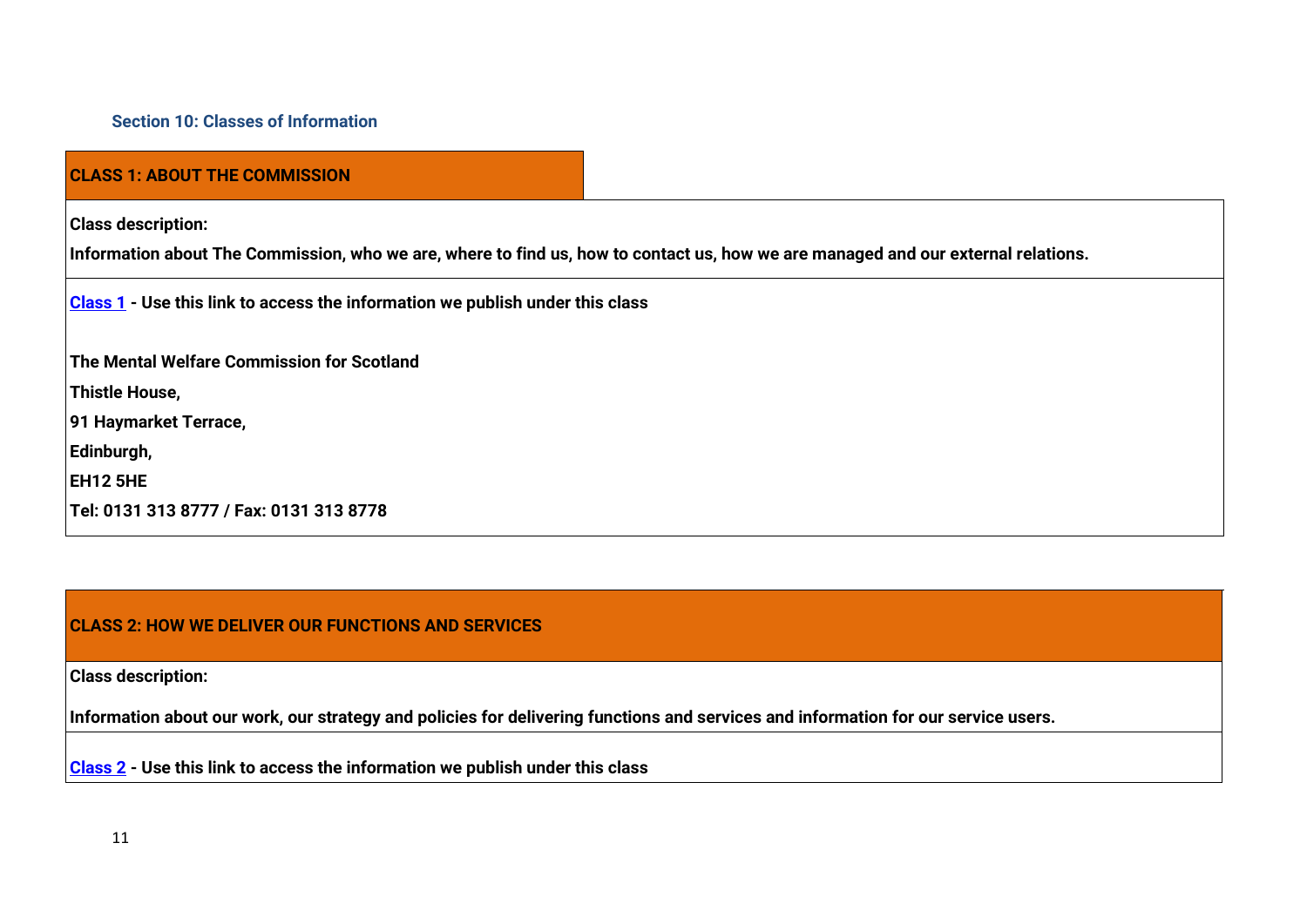## **CLASS 3: HOW WE MAKE DECISIONS**

**Class description:**

**Information about the decisions we take how we make decisions and how we involve others.**

**[Class 3](https://www.mwcscot.org.uk/about-us/freedom-information#176) - Use this link to access the information we publish under this class**

## **CLASS 4: WHAT WE SPEND AND HOW WE SPEND IT**

**Class description:**

**Information about our strategy for, and management of, financial resources (in sufficient detail to explain how we plan to spend public money and what has actually been spent).**

**[Class 4](https://www.mwcscot.org.uk/about-us/freedom-information#179) - Use this link to access the information we publish under this class**

## **CLASS 5: HOW WE MANAGE OUR HUMAN, PHYSICAL AND INFORMATION RESOURCES**

**Class description:**

**Information about how we manage the human, physical and information resources of the authority.**

**[Class 5](https://www.mwcscot.org.uk/about-us/freedom-information#181) - Use this link to access the information we publish under this class**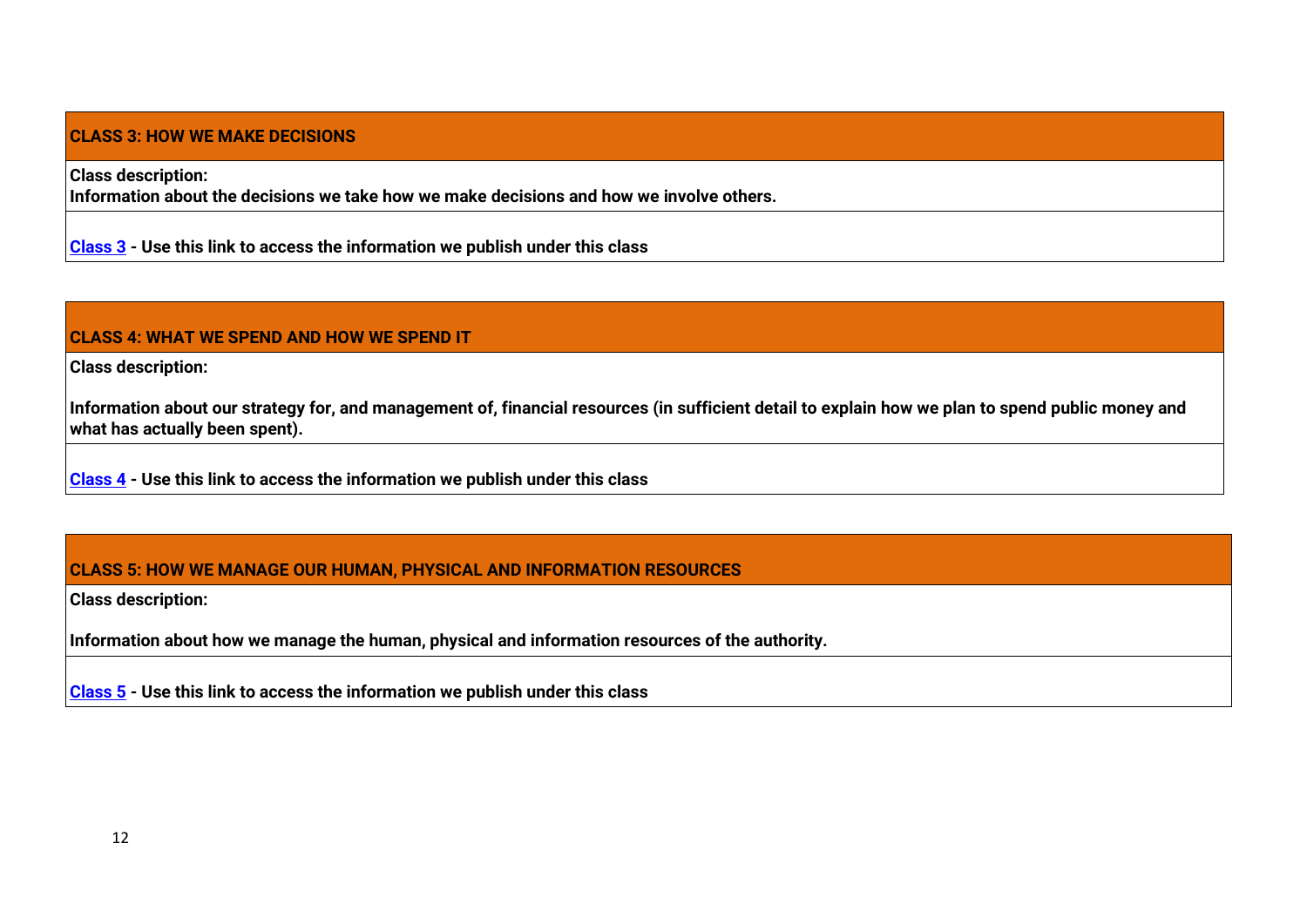## **CLASS 6: HOW WE PURCHASE GOODS AND SERVICES FROM EXTERNAL PROVIDERS**

**Class description:**

**Information about how we procure goods and services, and our contracts with external providers**

**[Class 6](https://www.mwcscot.org.uk/about-us/freedom-information#182) - Use this link to access the information we publish under this class**

## **CLASS 7: HOW WE ARE PERFORMING**

**Class description:**

**Information about how we perform as an organisation, and how well we deliver our functions and services.**

**[Class 7](https://www.mwcscot.org.uk/about-us/freedom-information#184) - Use this link to access the information we publish under this class**

## **CLASS 8: OUR COMMERCIAL PUBLICATIONS**

**Class description:**

**Information packaged and made available for sale on a commercial basis and sold at market value through a retail outlet.**

**[Class 8](https://www.mwcscot.org.uk/about-us/freedom-information#190) - Use this link to access the information we publish under this class**